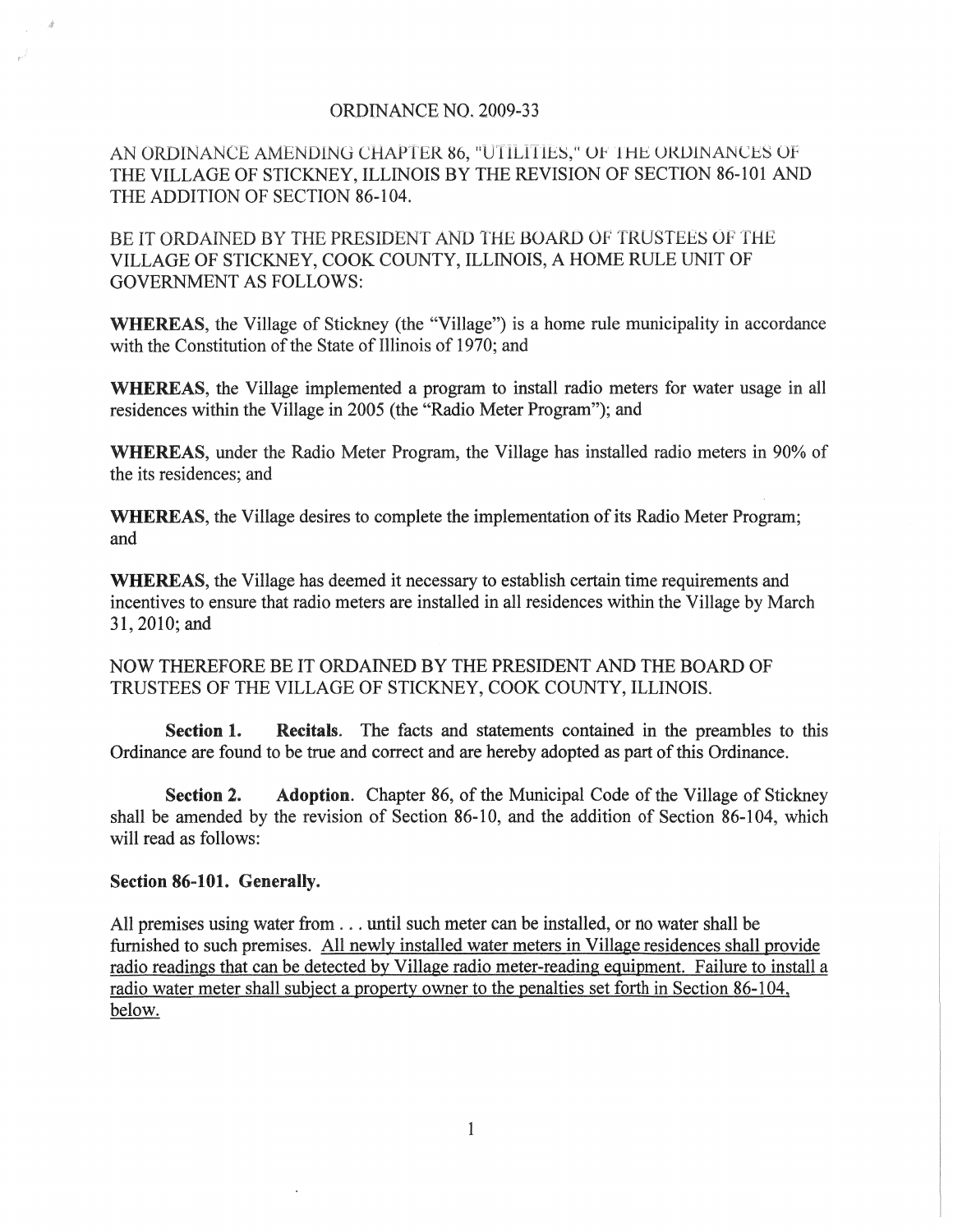## Section 86-104. Radio Meter Program.

Ca) Property owners in residences without a radio water meter must schedule a date with the Village for replacement of their water meter with a radio water meter, to occur by or before March 31, 2010. Properly scheduled replacements, consistent with the time-frame set forth in this Section, will be made by the Village at no cost to the property owner. All residences must have a radio water meter by March 31, 2010.

(b) A property owner who fails to comply with this Section shall be subject to a fine of up to \$500.00. In addition, the property owner's residence will be subject to discontinuation of water service, and the property owner will be responsible for any and all costs related to the discontinuation and reinstatement of water service.

Section 3. Home Rule. This ordinance is enacted under the Home Rule powers of the Village as set forth in the Constitution and laws of the State of Illinois.

Section 4. Effective Date. This Ordinance shall be in full force and effect after its passage, approval and publication in the manner provided by law.

Section 5. Conflicts. This Ordinance supersedes all ordinances or parts of ordinances directly conflicting with the terms and provisions contained herein, but only to the extent of such conflict.

Section 6. Severability. If any section, subsection, sentence, clause, phrase or portion of this Ordinance is for any reason held invalid or unconstitutional by any court of competent jurisdiction, such portion shall be deemed a separate, distinct, and independent provision and such holding shall not affect the validity of the remaining portions hereof.

Section 7. Certification and Publication. The Village Clerk of the Village of Stickney shall certify to the adoption of this Ordinance and cause the same to be published in pamphlet form.